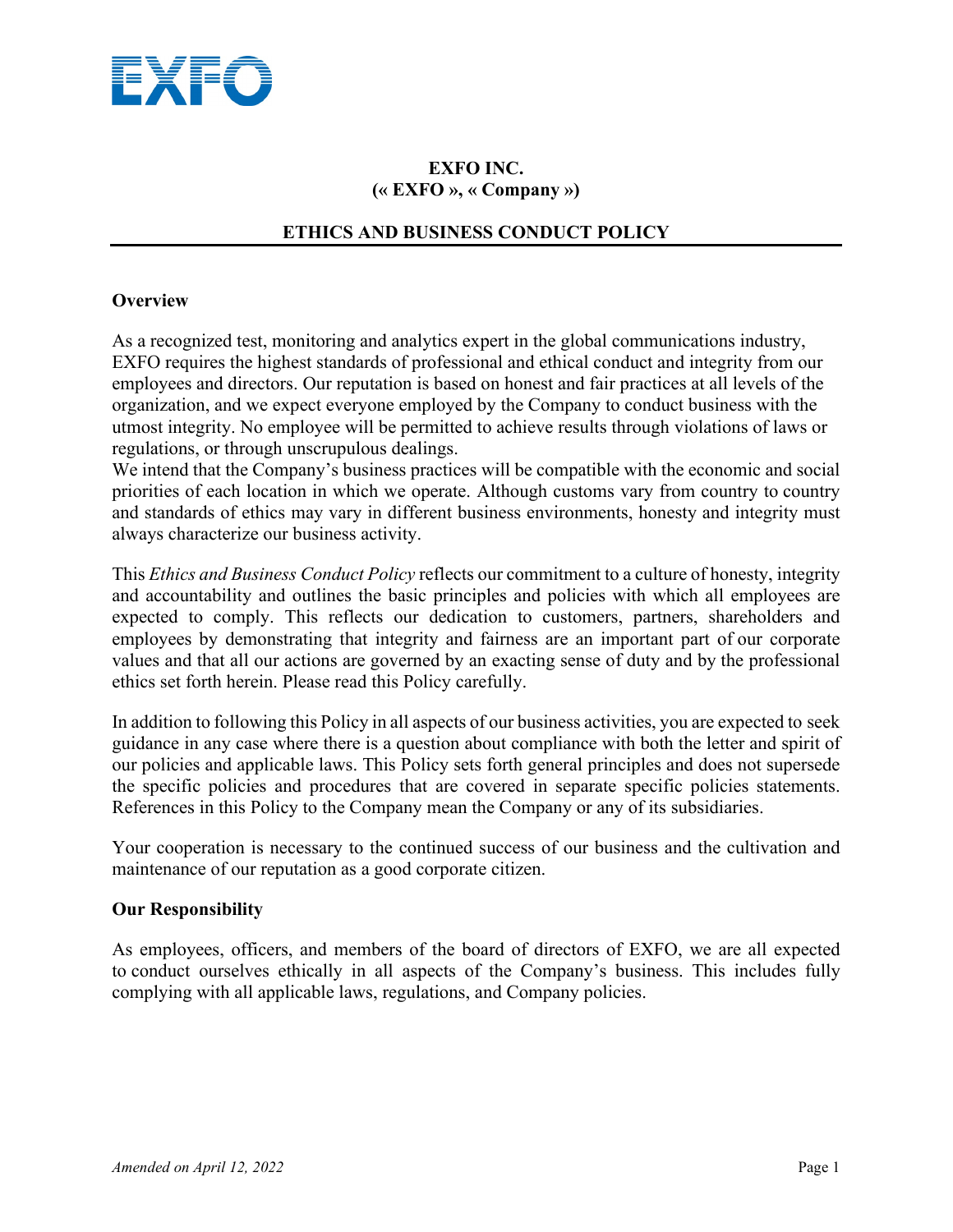

In order to do so, each individual is responsible for acquainting himself/herself with the various rules and guidelines that apply to his/her assigned duties. When in doubt, it is important to seek clarification from one's supervisor, from the Vice-President of Human Resources or the Company's Legal Counsel.

On a daily basis, appropriate and ethical business conduct means following the guidelines set forth in this document. Although this policy cannot take all situations into account, the topics below cover the main areas that are susceptible to ambiguity:

- 1. Conflicts of Interest
	- 1.1 General Policy
	- 1.2 Outside employment and other activities
	- 1.3 Investment Activity
- 2. Confidentiality, Disclosure of Information and Insider Trading
- 3. Protection and Proper use of Company assets
- 4. Honesty, Openness
- 5. Corporate Opportunities
- 6. Fair and Lawful Dealings with Partners, Vendors and Suppliers
	- 6.1 Legitimate Payments to Suppliers and Third Parties
	- 6.2 Payments to Agents and Consultants
	- 6.3 Foreign Practices and Their Limitations
	- 6.4 Antitrust/Competition
	- 6.5 Compliance with Environmental Laws
- 7. Political Activities and Contributions
- 8. Gifts and Entertainment
- 9. Discrimination and Harassment
- 10. Safety and Health
- 11. Accurate Books and Records
- 12. Reporting Wrongful Conduct and Ensuring Compliance
- 13. Compliance with Laws, Rules and Regulations
- 14. Use of E-Mail and Internet Services
- 15. Waivers of the Code of Business Conduct and Ethics
- 16. Compliance Procedures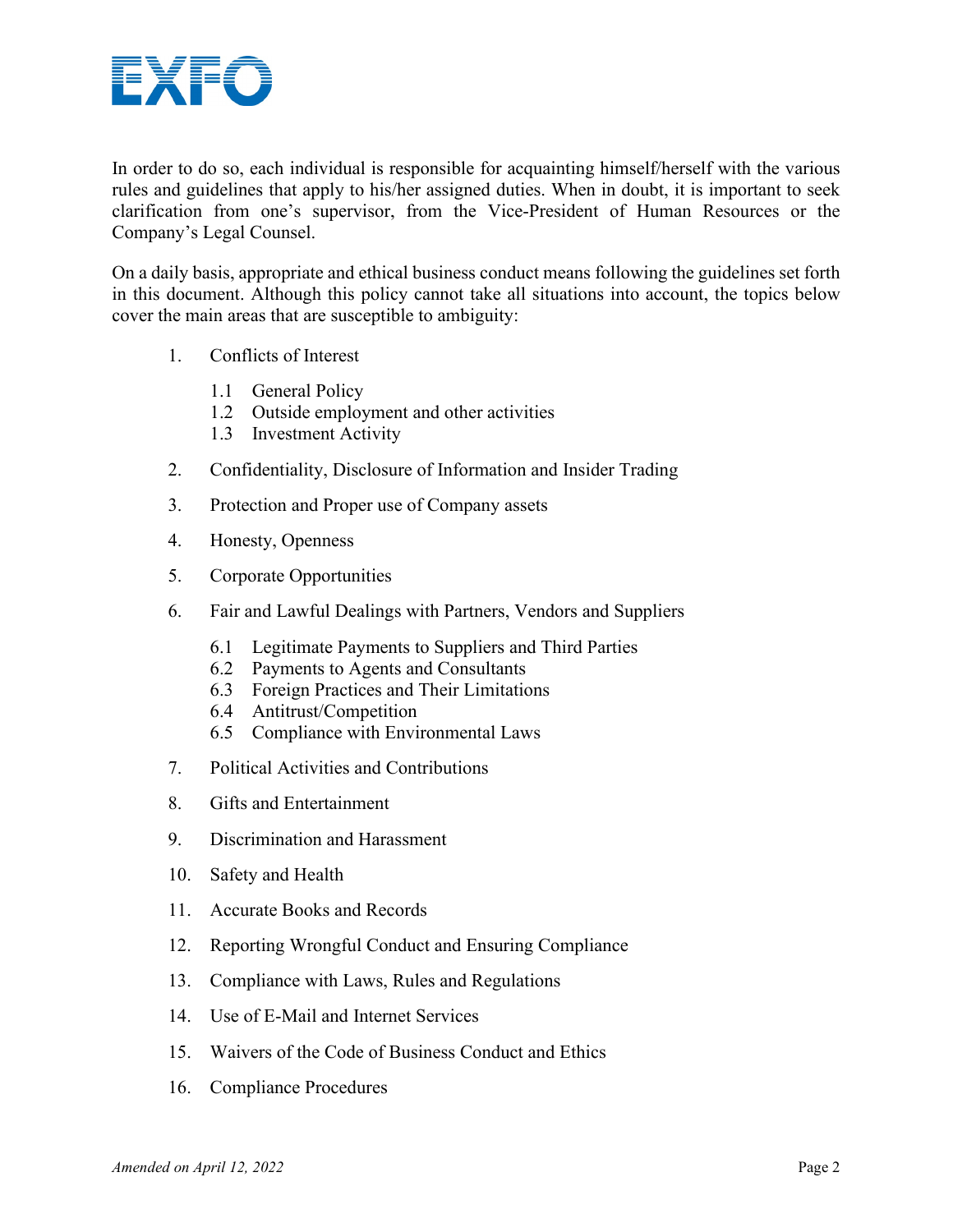

EXFO takes integrity to heart and believes that ethics concern everyone as these elements serve the Company's overall best interests. Therefore, if situations arise in which any of these principles are violated, the Company must ensure that appropriate action is taken.

# **1. Conflicts of Interest**

# **1.1 General Policy**

A conflict of interest occurs when an individual's private interest interferes, or appears to interfere, in any way with the interests of the Company. A conflict situation can arise when an employee takes actions or has interests that may make it difficult to perform his or her work effectively. Conflicts of interest also arise when an employee, officer or director, or a member of his or her family, receives improper personal benefits as a result of his or her position in the Company. Loans to, or guarantees of obligations of, such persons are likely to pose conflicts of interest, as are transactions of any kind between the Company and any other organization in which you or any member of your family have an interest.

Activities that could give rise to conflicts of interest are prohibited unless specifically approved in advance by the Vice President, Human Resources.

Senior executives and board members should contact the Company's Legal Counsel regarding any issues relating to possible conflict of interest.

Employees should conduct themselves in a manner that avoids even the possible appearance of conflict between their personal interests and those of EXFO. Apparent conflicts of interest can easily arise. Any employee who feels that he/she may have a conflict, actual or potential, should report all pertinent details to the Vice-President of Human Resources or Company's Legal Counsel, who is responsible for determining whether a conflict of interest exists.

# **1.2 Outside employment and other activities**

Aside from their full-time employment, people sometimes wish to run a business or take on additional part-time work. This practice in itself does not present a conflict of interest as long as the outside activities do not involve competitors, suppliers, or customers of EXFO. In addition, these activities must not interfere with EXFO activities or interests.

As an overall principle, EXFO employees are expected to avoid any outside interests or activities that are advanced at the expense of EXFO's interests, as such involvement may divide loyalty between EXFO and the outside activities, thus creating a potential conflict of interest. Therefore, EXFO employees may not operate (directly or indirectly) side businesses that compete with, sell to, or buy from EXFO.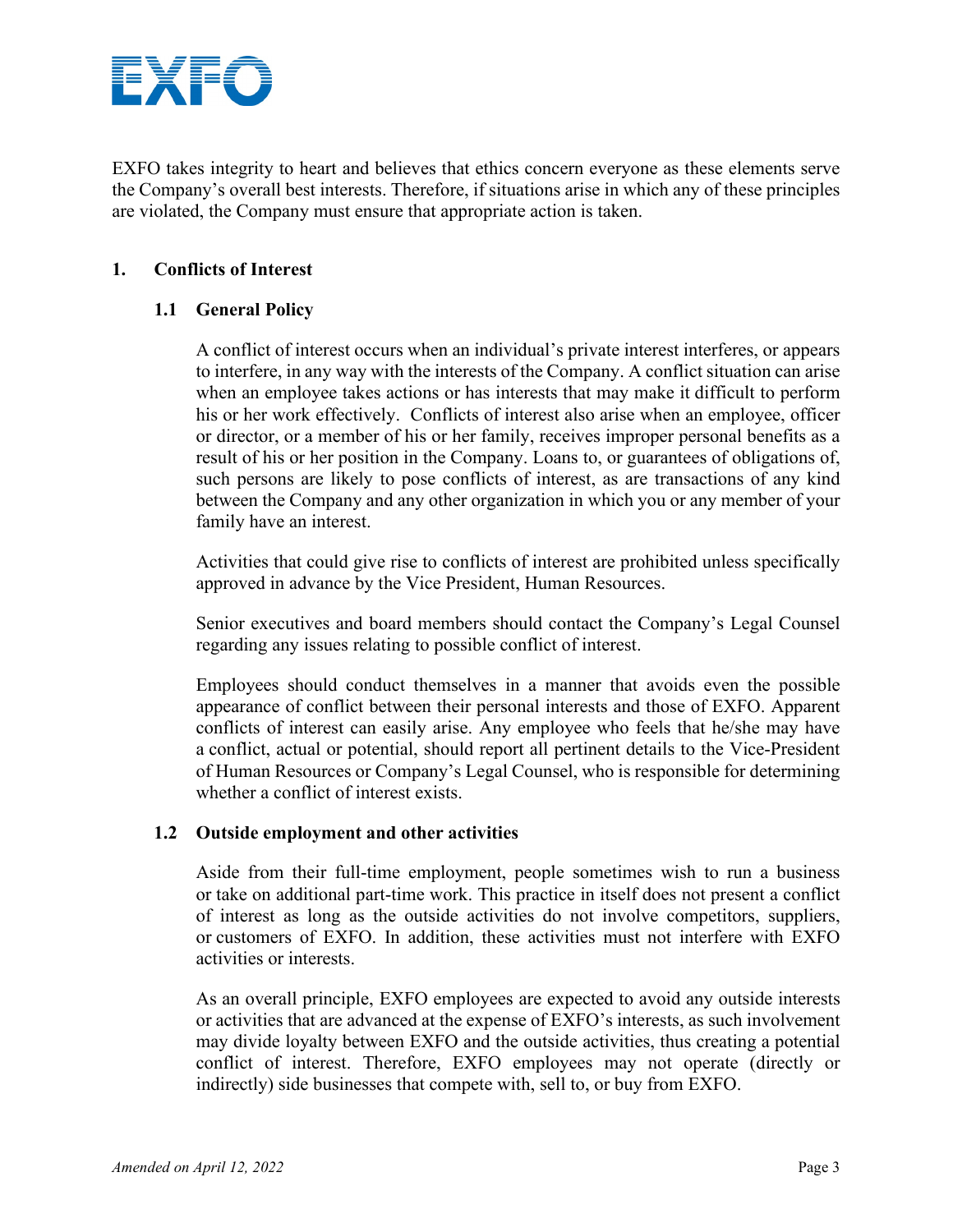

To determine whether you are in a situation of potential conflict of interest, use these questions as guidelines:

- Do my outside activities interfere with my duties at EXFO?
- Am I finding it hard to find time to do my work at EXFO?
- Do my outside activities involve a lot of the same people as my activities at EXFO?
- In my outside activities, do I use skills or tools paid for by EXFO?

It is not always easy to determine whether a conflict of interest exists, so any potential conflicts of interests must be reported immediately to Vice-President, Human Resources or Company's Legal Counsel.

# **1.3 Investment Activity**

Any direct or indirect investment in a competitor creates a potential conflict of interest, as does any investment in a current or would-be supplier of goods or services to EXFO. Employees should therefore avoid any financial investments in competitors, suppliers, partners, distributors or customers that would affect an employee's objectivity in promoting EXFO's interest. However, passive investment in a competitor, supplier, partners, distributors or customer of not more than one percent of total outstanding shares of publicly listed companies on a national or international securities exchange, or quoted daily by Nasdaq or any other exchange, do not pose a conflicts of interest, provided, however, the investment is not so large financially either in absolute dollars or percentage of the individual's total investments portfolio or savings that it creates the appearance of a conflict of interest. In addition, any such investment must not involve the use of confidential inside information on such companies obtained or learned through their position at EXFO.

# **2. Confidentiality, Disclosure of Information and Insider Trading**

Confidential information includes all non-public information that may be of use to competitors, or harmful to EXFO or its customers, if disclosed. It also includes information that suppliers and customers have entrusted to us or any information obtained after executing non-disclosure agreement with third parties.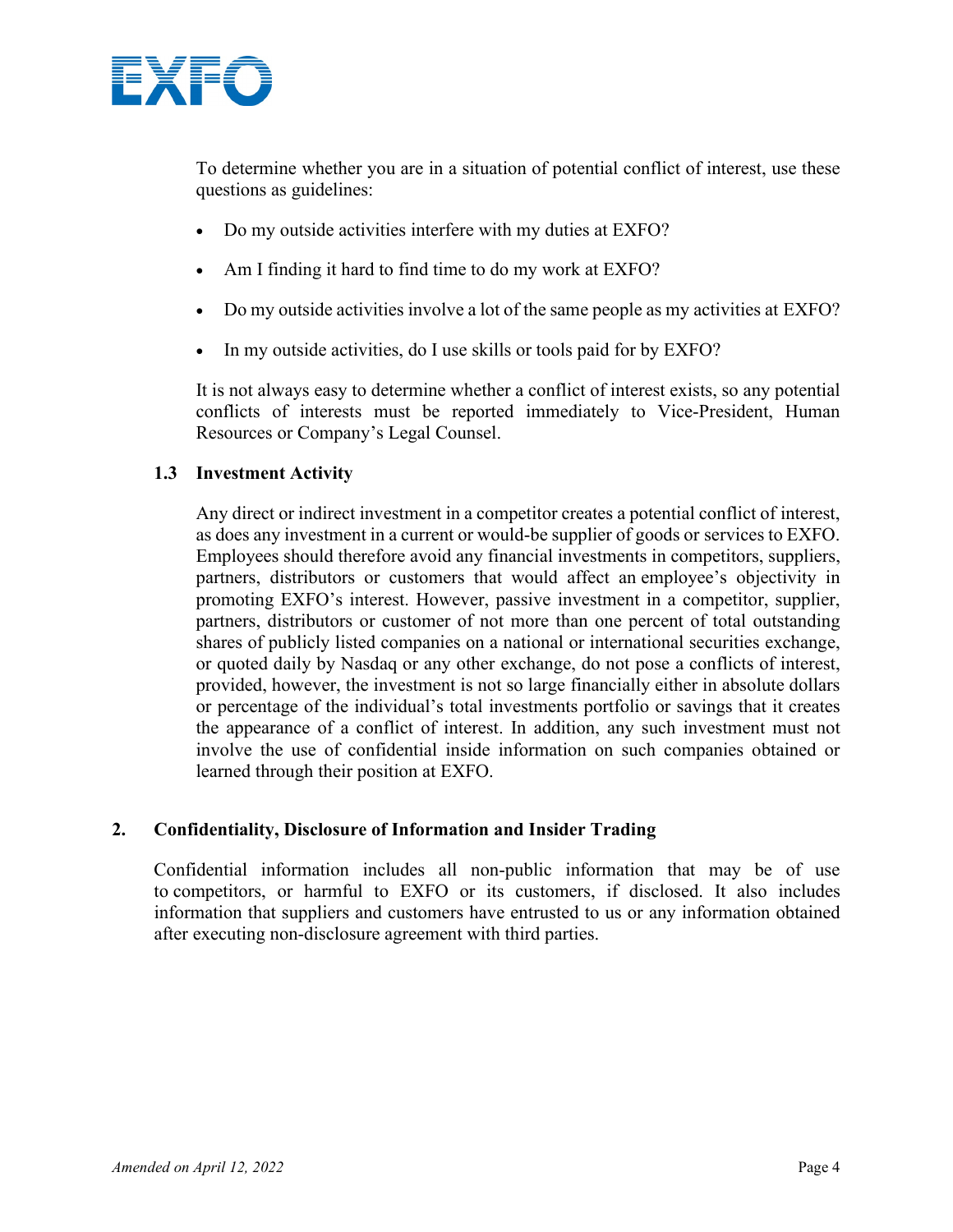

There are two main types of confidential information: technical information and business information. Examples of confidential technical information include engineering designs, software code, pending patent applications, product plans, future product direction, development process information, etc. Examples of confidential business information include non-public financial information, employee information, sales forecasts, customer lists, strategic and operating plans, audit reports, etc. The disclosure of any of our confidential information to third parties or the untimely release of other data can significantly damage EXFO and in some cases violate the law. It is therefore essential that we all respect the confidentiality of Company information in order to protect them. Employees must maintain the confidentiality of information entrusted to them by EXFO or that otherwise comes into their possession in the course of their employment, except when disclosure is authorized or legally mandated. The obligation to preserve proprietary information continues even after you leave the Company

Each EXFO employee is bound by confidentiality and other obligations, when applicable, set forth in the agreement signed when employment with EXFO commenced. The said agreement contains clauses stating obligations related to exclusivity, confidentiality, assignment of work product, non-competition and non-solicitation—all of which form an integral part of this *Ethics and Business Conduct Policy*.

Insider trading is unethical and is illegal. Insider trading is prohibited and punishable by laws and EXFO policy. Insider trading occurs when an individual with material, non-public information trades securities or communicates such information to others who trade. The person who trades or "tips" information violates the laws if he or she has a duty or relationship of trust and confidence not to use the information. Trading or helping others trade while aware of inside information has serious legal consequences, even if the insider does not receive any personal financial benefit. Insider trading is strictly prohibited by EXFO and EXFO expects any employee to strictly observe all applicable insider trading laws and regulations.

# **3. Protection and Proper Use of Company Assets**

All employees should endeavor to protect the Company's assets and ensure their efficient use. Theft, carelessness and waste have a direct impact on the Company's profitability. Any suspected incidents of fraud or theft should be immediately reported for investigation to one's supervisor, the Vice-President of Human Resources or the Company's Legal Counsel. Company assets, such as funds, products or computers, may only be used for legitimate business purposes or other purposes approved by management. Company assets may never be used for illegal purposes.

Examples of Company resources include any material, equipment and proprietary information developed or purchased by EXFO as well as employee time and Company funds.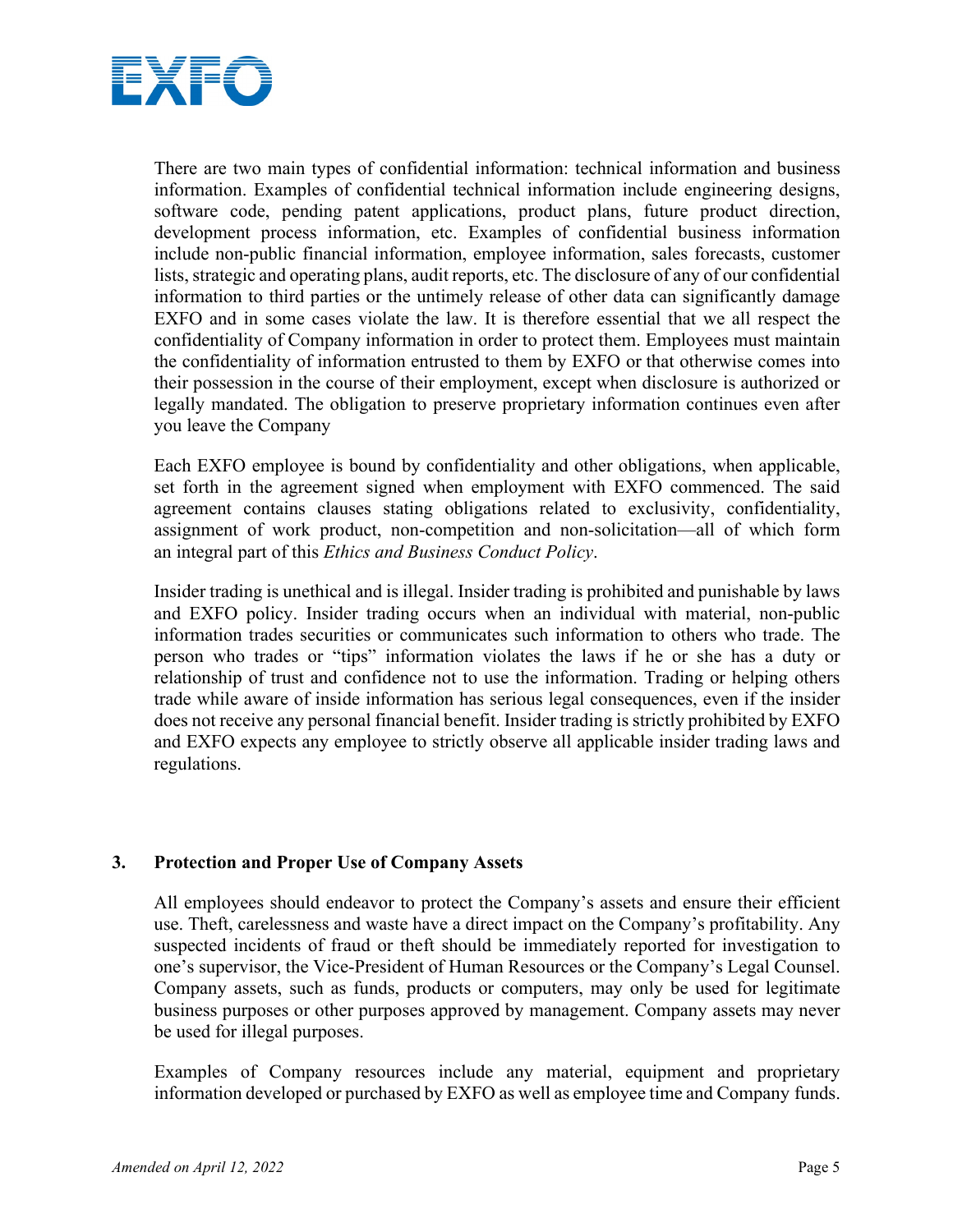

With this in mind, employees are expected to engage only in Company-related activities during normal business hours and should not use such time for conducting personal business. Similarly, Company property (such as laboratories, manufacturing equipment, tools, materials, supplies, assets and facilities) are to be used solely for business purposes and not for personal benefit.

Our computer resources are also intended for EXFO business purposes. Although limited and reasonable personal use of e-mail and the Internet is not forbidden, it is important that such use does not interfere with our work and that it does not in any way violate EXFO policies and procedures.

Examples of improper use include the following:

- Using the network and systems to conduct private business;
- Allowing friends or family members to use Company resources;
- Downloading or transmitting any type of offensive material, chain letters, pornography, copyrighted material (e.g., songs, games, movie clips, text, and images), etc.

The obligation to protect Company assets includes proprietary information. Proprietary information includes any information that is not generally known to the public or would be helpful to our competitors. Examples of proprietary information are intellectual property, business and marketing plans and employee information. The obligation to preserve proprietary information continues even after you leave the Company.

# **4. Honesty and Openness**

As a fundamental standard, EXFO expects each of its employees to deal with others honestly and openly. We are all required to accept responsibility for our actions and to communicate information quickly and accurately to fellow employees and superiors. Supervisors have a responsibility to set examples of honesty and fairness in their relationships with the Company's customers, suppliers, competitors, subordinates, shareholders and employees.

# **5. Corporate Opportunities**

Employees, officers and directors are prohibited from taking for themselves personally opportunities that arise through the use of corporate property, information or position and from using corporate property, information or position for personal gain. Employees, officers and directors are also prohibited from competing with the Company.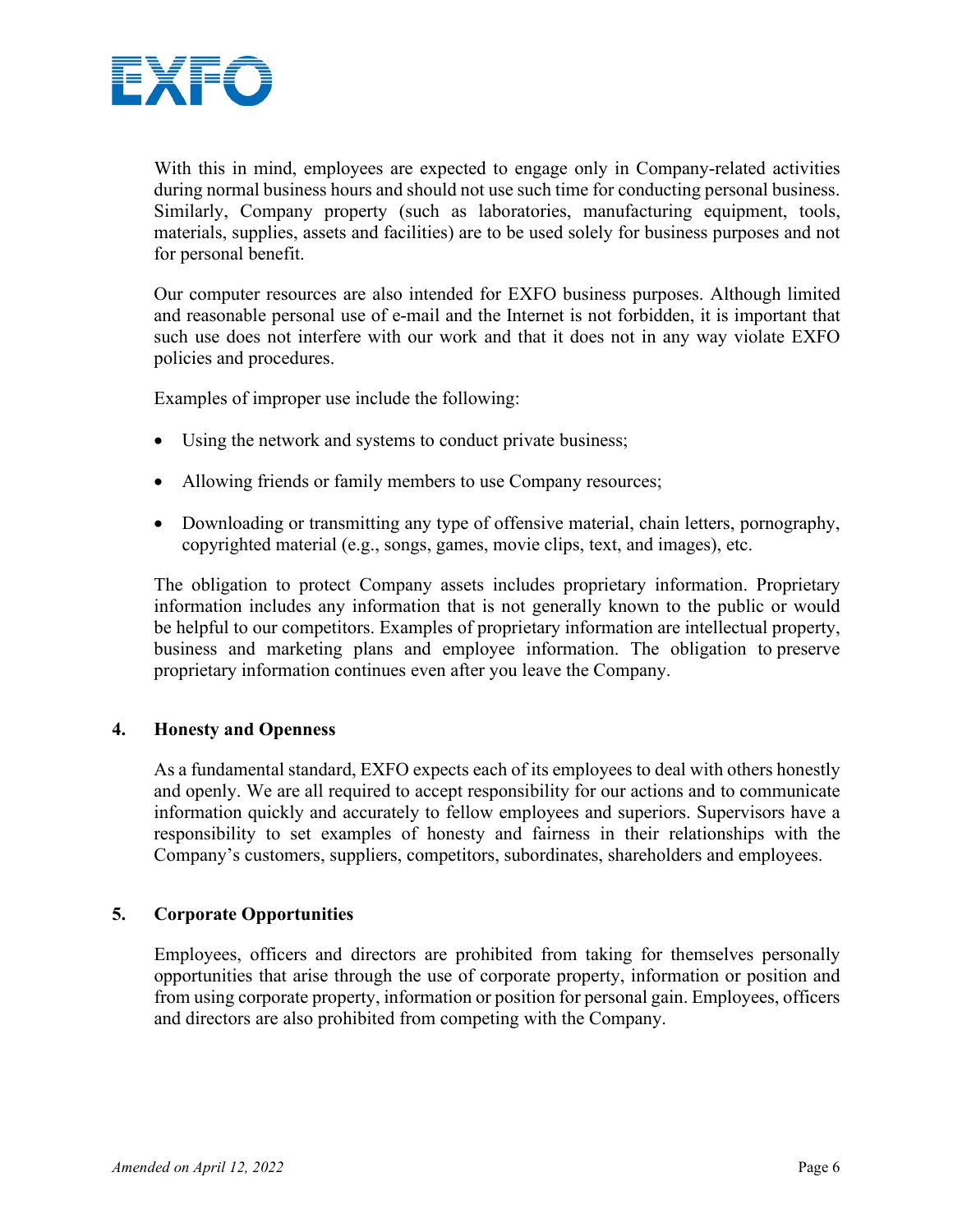

# **6. Fair and Lawful Dealings with Partners, Vendors and Suppliers**

Each employee should endeavor to deal fairly with the Company's customers, suppliers, competitors and employees. No employee should take unfair advantage of anyone through illegal conduct, manipulation, concealment, abuse of privileged information, misrepresentation of material facts or any other unfair-dealing practice.

At EXFO, we ensure that all relationships with third parties comply with Company policy and applicable regulations. As such, we do not use any third party to perform any act prohibited by law or our Ethics and Business Conduct Policy. More particularly, we are committed to abiding by anti-corruption statutes such as the Canadian Corruption of Foreign Public Official Act ("CFPOA"), the US Foreign Corrupt Practices Act ("FCPA") and the UK Bribery Act and applicable competition laws, as follows:

### **6.1 Legitimate Payments to Suppliers and Third Parties**

Payments to suppliers and third parties (including consultants, agents, and representatives) are made only for services or products provided to the Company and for payments that are duly supported by an invoice or written agreement. Invoices received for such services or products should always be sufficiently detailed and accurate to permit the Corporation to properly account for such expenses. EXFO **employees are not authorized to make or arrange any type of direct or indirect payment** that may constitute a bribe or kickback to secure or maintain business (or for any other purpose) to the personnel of any government agency, customer, supplier or competitor.

In order to avoid even the appearance of improper payments, EXFO does not make any cash payments (other than approved cash payrolls and documented petty cash disbursements). In addition, no corporate checks are issued to the order of "cash", "bearer" or third-party designees of the person entitled to payment. EXFO does not authorize/make cash payments to employees of competitors, suppliers, customers or government agencies as such payments create the potential for favoritism based on other-than-competitive factors.

#### **6.2 Payments to Agents and Consultants**

Commission rates or fees paid to dealers, distributors, agents, finders, representatives or consultants must be reasonable in relation to the value of the product or work that is actually being performed. EXFO's policy is not pay commissions or fees where such payments are for the purpose of constituting bribes or kickbacks.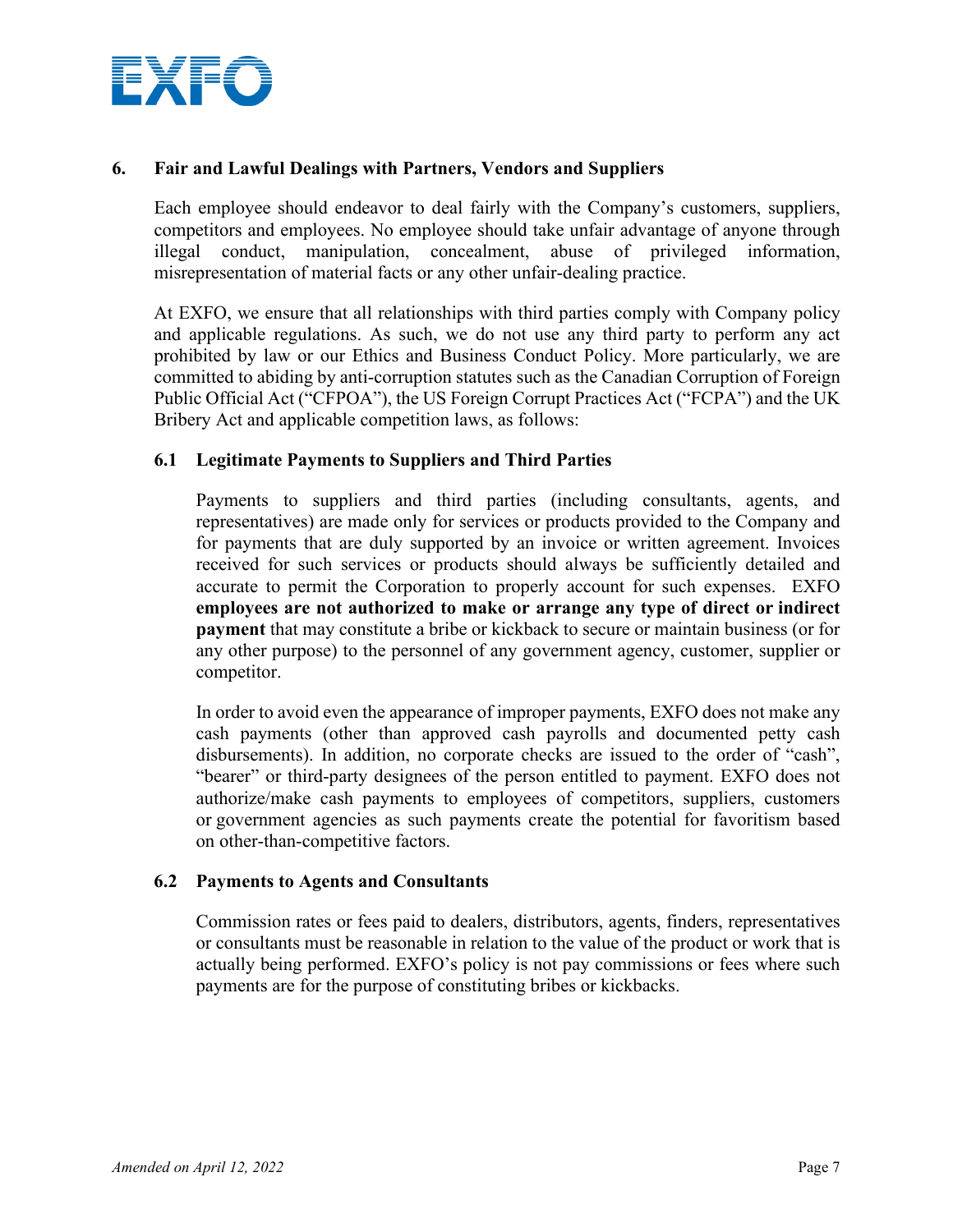

# **6.3 Foreign Practices and Facilitation Payments**

Facilitation payments, sometimes known as "grease payments" are those made to expedite or secure the performance by a foreign public official of any act of a routine nature that is part of the foreign public official's duties or functions. Even if facilitation payments are sometimes common practice in some foreign countries, EXFO's policy for all employees, consultants, agents or other representatives is not to make facilitation payments.

# **6.4 Antitrust/Competition**

EXFO's policy is to comply fully with all antitrust, competition and trade regulation laws and use only ethical and proper methods to market the Company's products. All EXFO customers must be treated fairly and evenhandedly, and no preferential trade terms or other treatment are extended to any customer in violation of any law.

In addition, to avoid even the appearance of improper actions, EXFO absolutely prohibits consultations with competitors regarding prices, customers or territories. Commissions and other payments must be adequately documented and reported to government authorities as required. All employees, consultants, agents or other representatives must strictly avoid seeking or receiving any competitor's information from any source in violation of any law or other restriction.

At EXFO, integrity also means not making disparaging comments relating to our competitors and we are all expected to deal only in facts. These limitations apply to all phases of EXFO's actual or potential competition with third parties, including bid and proposal activity, marketing, research and development, and engineering work.

# **6.5 Compliance with Environmental Laws**

The Company is sensitive to the environmental, health and safety consequences of its operations. Accordingly, the Company is in compliance with all applicable environmental laws and regulations. If any employee has any doubt as to the applicability or meaning of a particular environmental, health or safety regulation, he or she should discuss the matter with a member of the Company's legal department.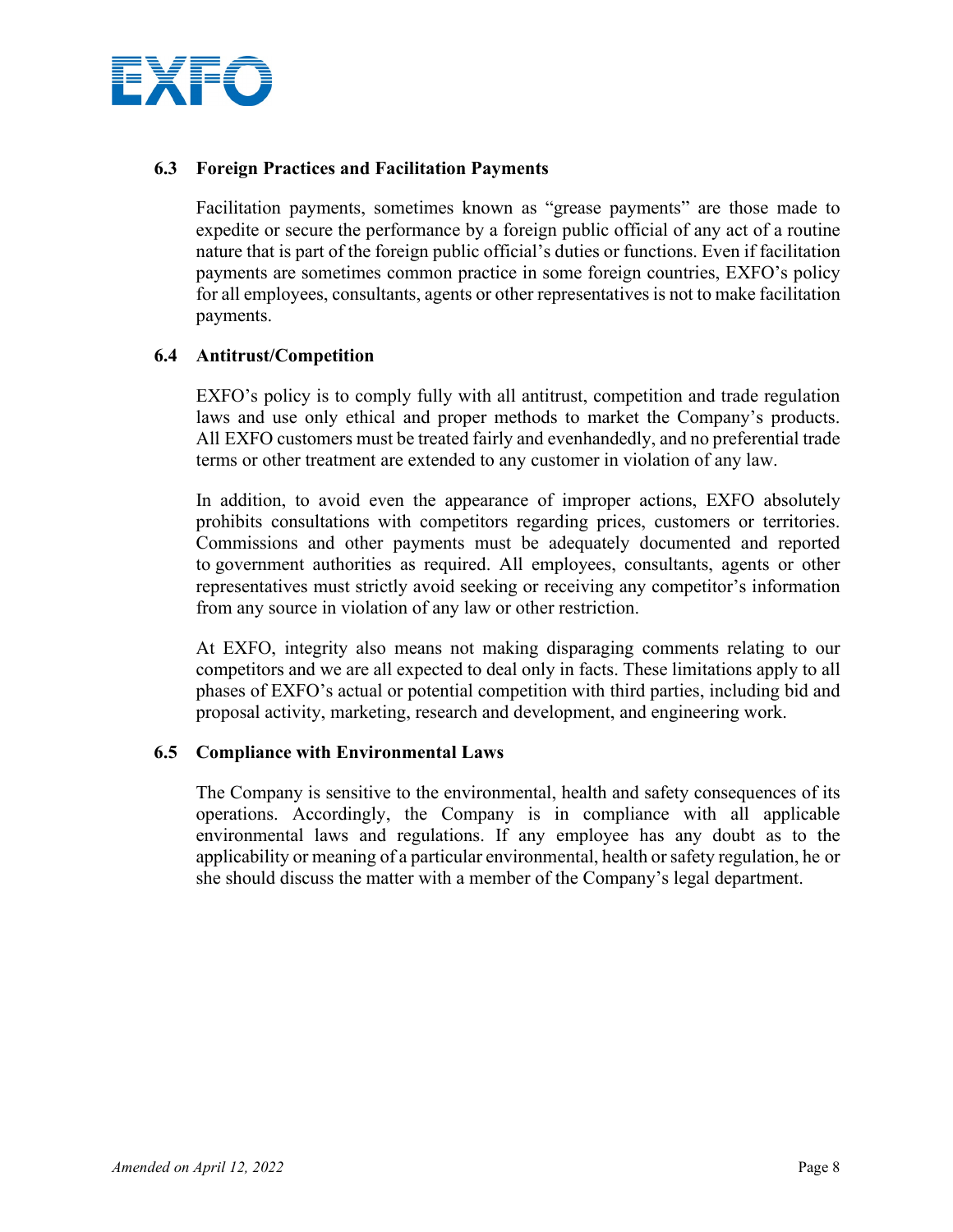

# **7. Political Activities and Contributions**

We respect and support the right of our employees to participate in political activities. However, these activities should not be conducted on Company time or involve the use of any Company resources such as telephones, computers or supplies. Employees will not be reimbursed for personal political contributions.

We may occasionally express our views on local and national issues that affect our operations. In such cases, Company funds and resources may be used, but only when permitted by law and by our strict Company guidelines. The Company may also make limited contributions to political parties or candidates in jurisdictions where it is legal and customary to do so. No employee may make or commit to political contributions on behalf of the Company without the approval of the legal department.

# **8. Gifts and Entertainment**

Gifts, entertainment, or charitable contributions are common ways of building good relations between people. In business, however, it is important that such gifts do not exceed nominal value, so as not to create favoritism. If they are excessive, they risk making the recipient feel obliged to offer special consideration to the Company offering the gifts, making this an unethical business practice and as such be considered as a bribe or kickback.

EXFO's policy is to avoid even the appearance of favoritism based on business courtesies. Therefore, EXFO's employees may not request, solicit, offer, promise, authorize, give or accept any gift if the value of the gift might indicate intent to improperly influence the normal business relationship between EXFO and any of its suppliers, customers, or competitors.

Furthermore, EXFO employees who are directly involved in the purchase of goods and services should not accept **any** gifts, with the exception of promotional items of nominal value.

Business courtesies, such as an occasional lunch or dinner of reasonable value or refreshments during a business meeting, are permissible, provided they are in furtherance of the business relationship and cannot be interpreted as an attempt to gain unfair business advantage or otherwise reflect unfavorably on either business entity.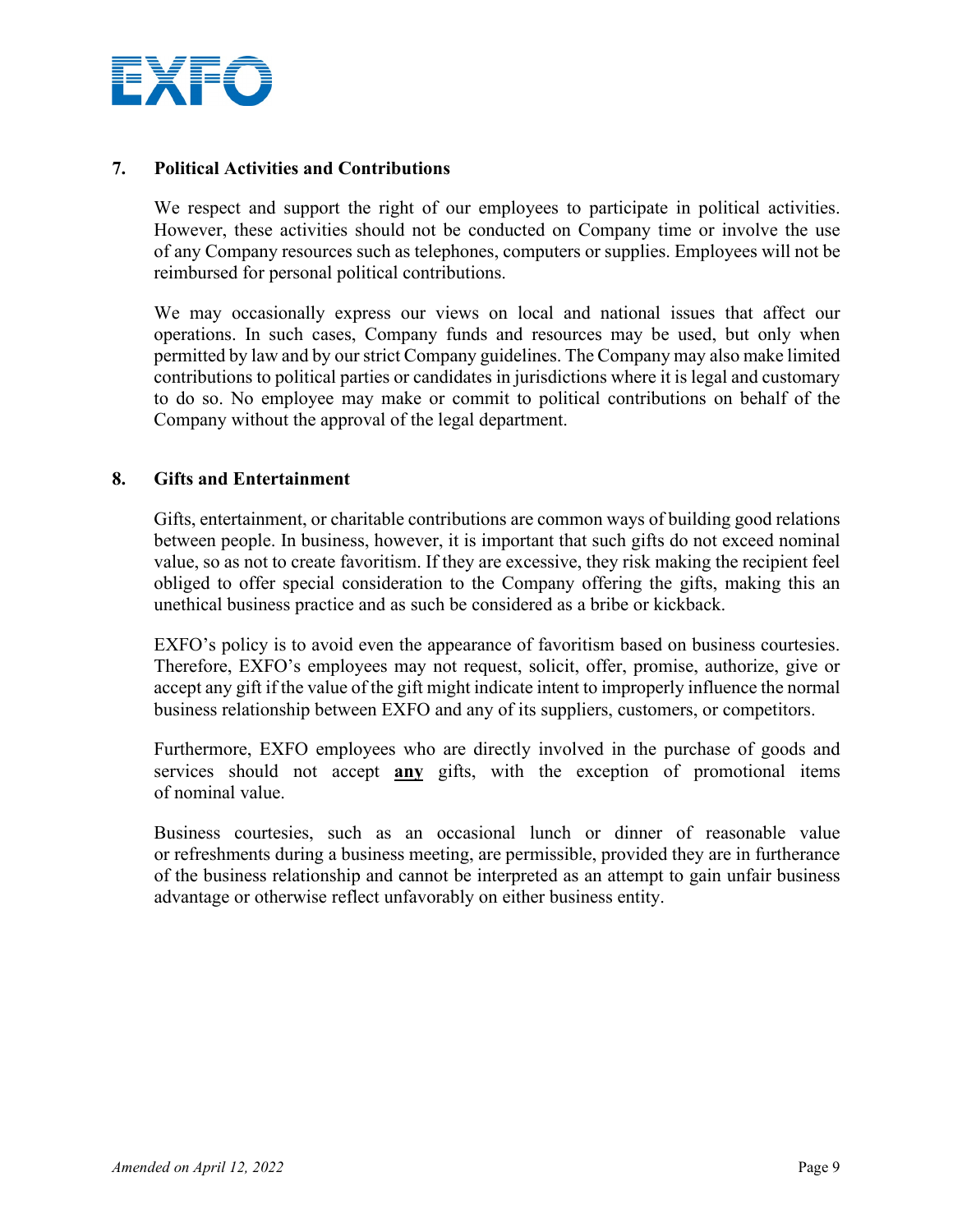

EXFO expects employees to exercise good judgment and moderation when offering business courtesies to customers; these should be offered within reasonable limits and practices of the marketplace. Special laws and regulations apply when dealing with government representatives and foreign officials and any employee involved in the government or international business markets is required to become fully acquainted with the relevant restrictions. Because of the sensitive nature of these relationships, talk with your supervisor and the legal department before offering or making any gifts or hospitality to governmental employees. All gifts, entertainment and charitable contributions, regardless of their nature or value, must be properly recorded on expense report forms or other appropriate accounting documents.

If you are having difficulty determining whether a specific gift or entertainment item lies within the bounds of acceptable business practice, ask yourself these guiding questions:

- It is legal?
- Is it clearly business related?
- Is it moderate, reasonable, and in good taste?
- Would public disclosure embarrass the Company?
- Is there any pressure to reciprocate or grant special favors?

If you are unsure whether you can accept any proposed gratuity, business meal or entertainment, you should disclose the situation to your respective supervisor, to the Vice-President, Human Resources or the Company's Legal Counsel who will determine its acceptability.

Strict rules apply when we do business with governmental departments or agencies, public international organizations and their officials, whether in the U.S. or in other countries. Any employee involved in the government or international business markets is required to become fully acquainted with the relevant restrictions. Because of the sensitive nature of these relationships, talk with your supervisor and the legal department before offering or making any gifts or hospitality to governmental employees notwithstanding their value.

# **9. Discrimination and Harassment**

We value the diversity of our employees and are committed to providing equal opportunity in all aspects of employment. Abusive, harassing or offensive conduct is unacceptable, whether verbal, physical or visual. Examples include derogatory comments based on racial or ethnic characteristics and unwelcome sexual advances. Employees are encouraged to speak out when a coworker's conduct makes them uncomfortable, and to report harassment when it occurs to the Company's Legal Counsel.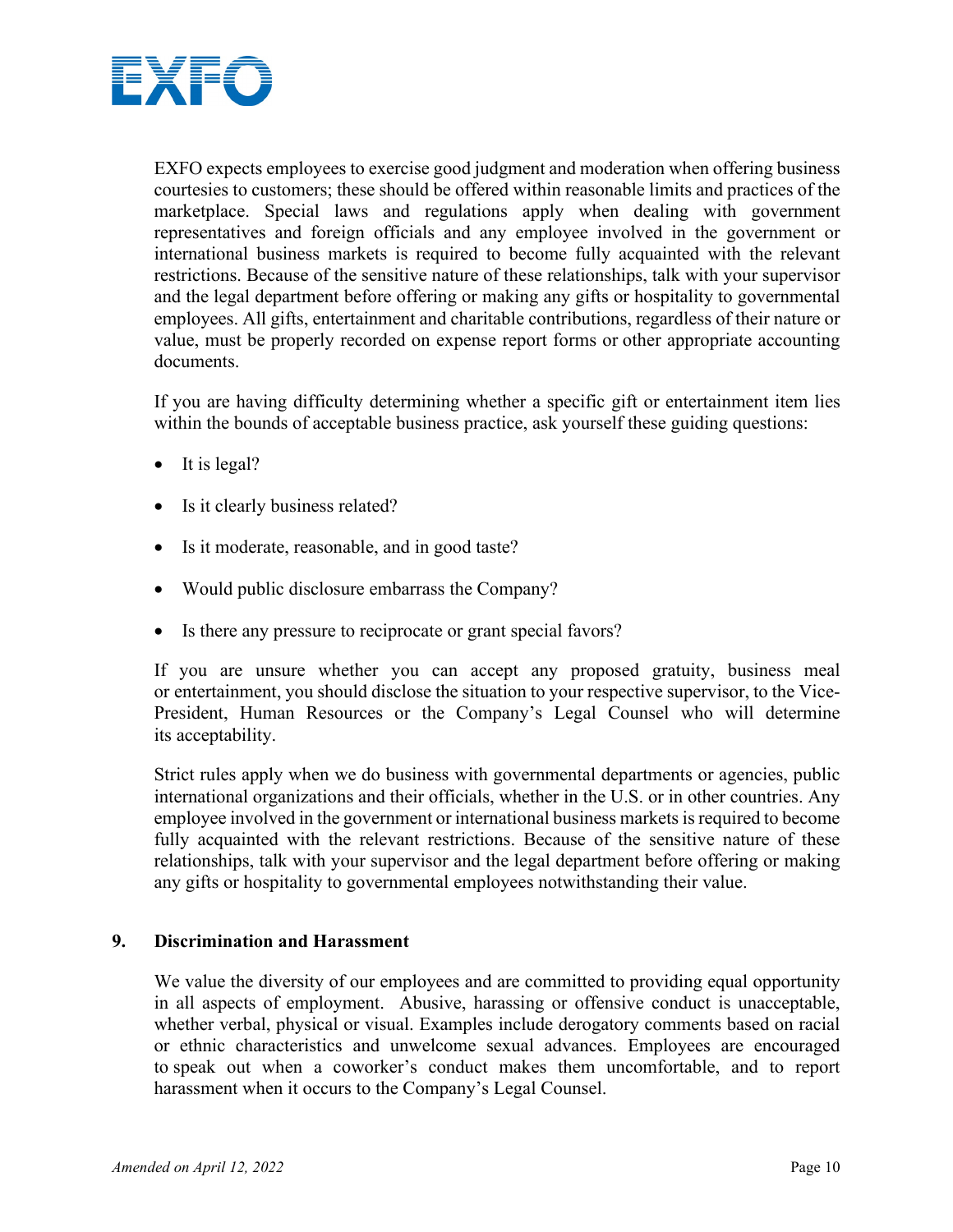

### **10. Safety and Health**

We are all responsible for maintaining a safe workplace by following safety and health rules and practices. The Company is committed to keeping its workplaces free from hazards. Please report any accidents, injuries, unsafe equipment, practices or conditions immediately to a supervisor or other designated person. Threats or acts of violence or physical intimidation are prohibited.

In order to protect the safety of all employees, employees must report to work free from the influence of any substance that could prevent them from conducting work activities safely and effectively.

# **11. Accurate Books and Records**

EXFO's business integrity is reflected in a tangible way in its books and records. All employees are strictly responsible for ensuring the accuracy and reliability of the Company's accounts. Fictitious, improper, deceptive, undisclosed or unrecorded funds, assets, or liabilities are serious ethical violations. With this in mind, EXFO has established accounting control standards and procedures.

EXFO's policy is that all books and records conform to all applicable laws and regulations and to generally accepted accounting principles. All transactions must be accurately documented and accounted for in the books and records of the Company. All entries must contain appropriate descriptions of the underlying transactions sufficient to withstand appropriate audit and none of these entries must be false, inaccurate or deceptive. All employee transaction(s) should therefore be properly described in supporting documentation, and we expect employees not to participate in any false transaction or documentation (e.g., obtaining or creating false invoices or other misleading documentation; inventing or using fictitious entities, sales, purchases, services, loans or other financial arrangements for any purpose). EXFO does not maintain or use any anonymous ("numbered") bank account or other account that does not identify ownership by EXFO.

Additionally, EXFO specifically prohibits the concealing or disguising the illicit origin, source, location, disposition, movement or ownership of property knowing that the property is the proceeds of crime.

# **12. Reporting Wrongful Conduct and Ensuring Compliance**

Employees are expected to question any practice or conduct which conflicts with, or appears to conflict with, EXFO's *Ethics and Business Conduct Policy* until such questions are satisfactorily resolved.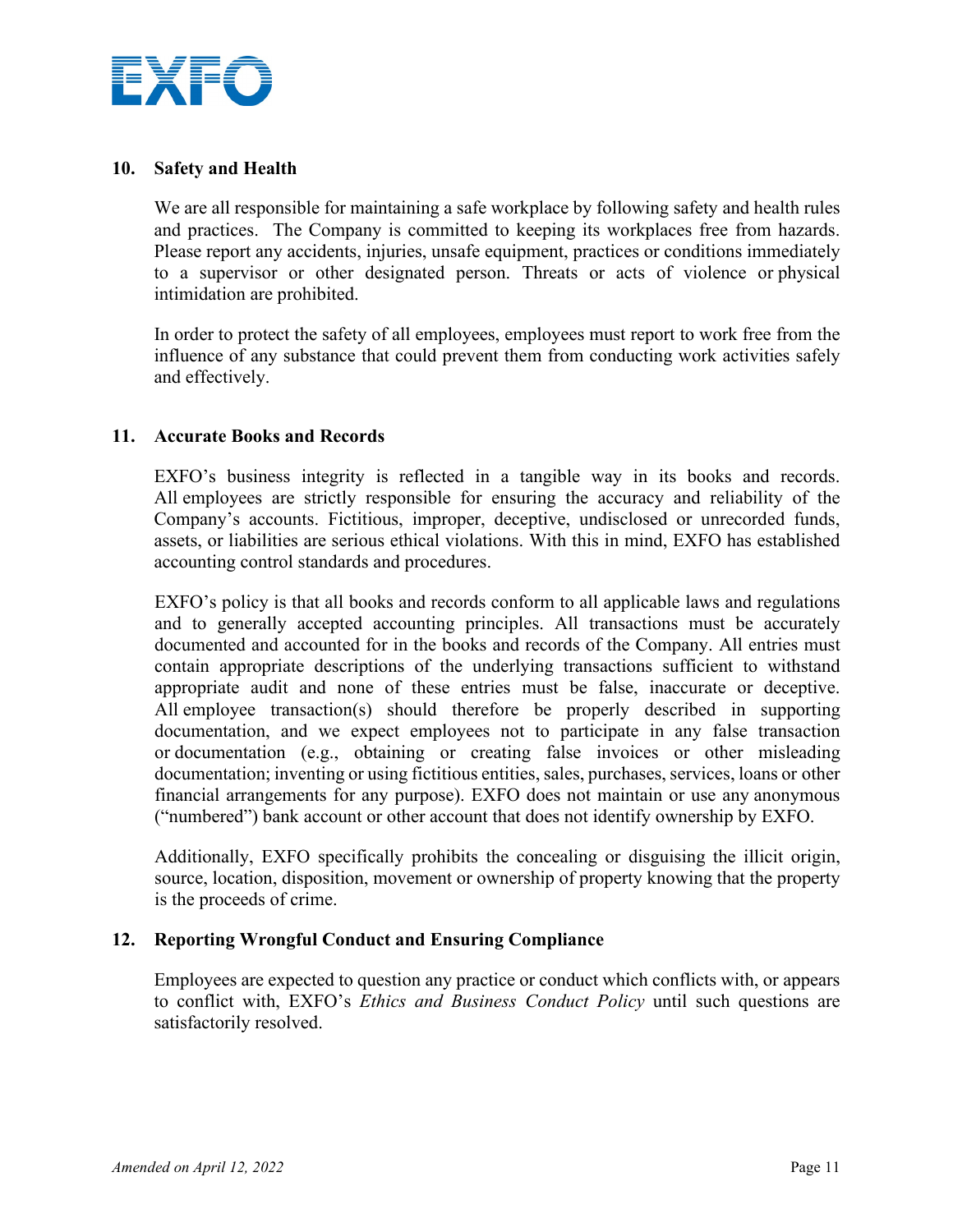

All officers, directors, and employees are required to report information concerning wire fraud, mail fraud, bank fraud, securities fraud, violations regarding accounting, internal accounting controls or audit matters or any regulation authorities following the Hotline procedures contained on EXFO's WEB site [\(www.EXFO.com\)](http://www.exfo.com/) or Intranet. Please refer to the Statement on Reporting Ethical Violations for more details how to report such conduct.

Should you be a witness to such violations, it is important to report the incident (namely, to someone who has no involvement in the situation and who can evaluate the case objectively) or through the EXFO's Hotline procedures.

Possessing knowledge of these types of issues and failing to report the information is, in itself, a violation of this *Ethics and Business Code Policy*, and is subject to disciplinary action. If necessary, seek clarification or interpretation of these standards from the Vice-President of Human Resources or the Company's Legal Counsel.

Employees who make reports of suspected violations of those standards, or regarding accounting, internal accounting controls or audit matters as described above, will be protected from retaliation, such as discipline or involuntary termination of employment as a result of their report. Every reported allegation of illegal or unethical behavior will be thoroughly investigated by the a Director of the Board of Directors of the Company and the Company's Legal Counsel with the cooperation of the appropriate management and the employee unless the submission was made anonymously. Information collected during the investigation will be shared with others who have a business-related "need to know". Unless the submission is made anonymously, the result of any investigation will be communicated to the reporting employee.

EXFO prohibits retaliatory action against any employee who, in good faith, reports a possible violation. It is unacceptable to file a report knowing it to be false.

# **13. Compliance with Laws, Rules and Regulations**

Compliance with both the letter and spirit of all laws, rules and regulations applicable to our business is critical to our reputation and continued success. All employees must respect and obey the laws of the cities, provinces, states and countries in which we operate and avoid even the appearance of impropriety. Employees who fail to comply with this Policy and applicable laws will be subject to disciplinary measures, up to and including discharge from the Company.